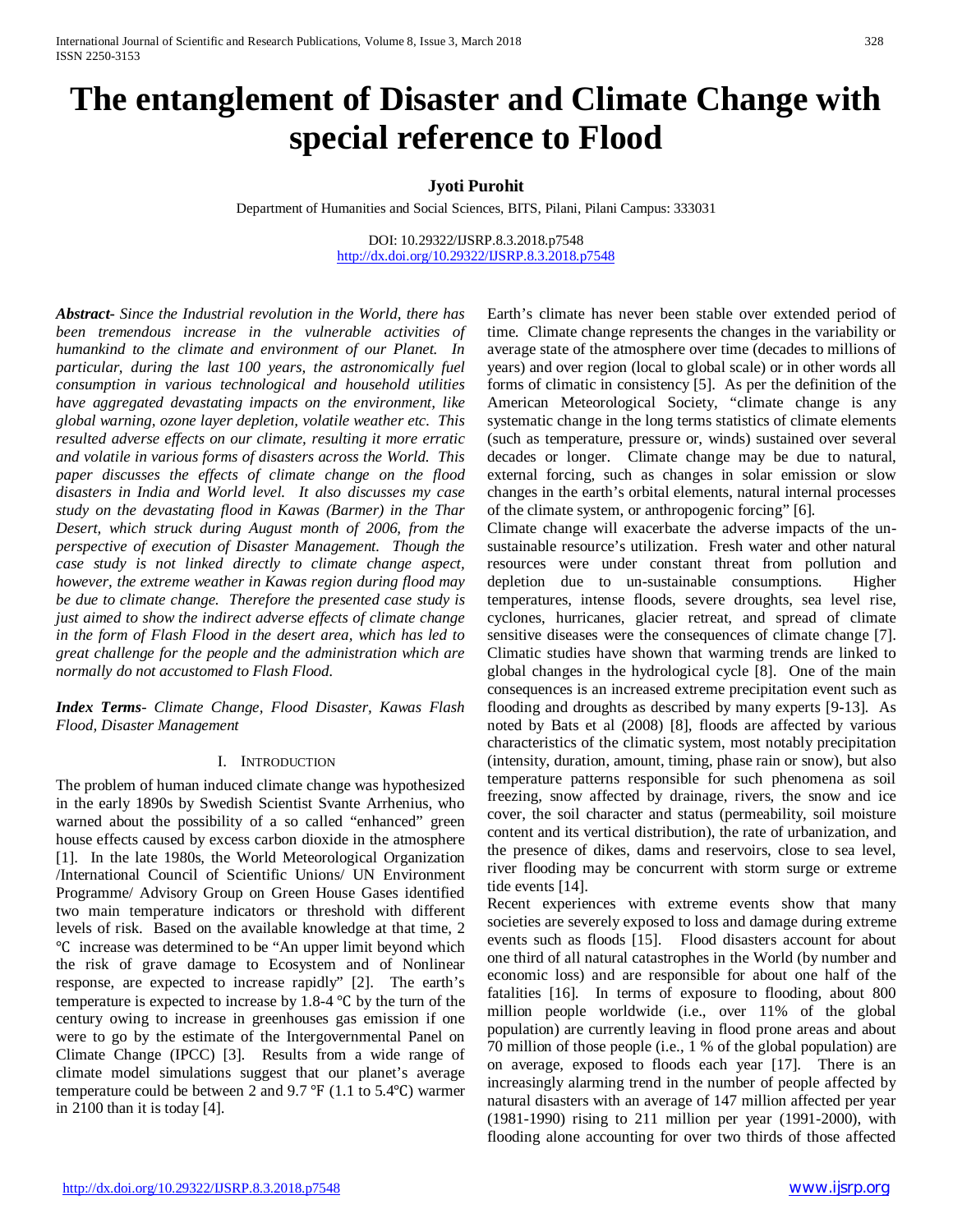[18]. For the period 1980-2011, reported flood losses have increased from an average of US \$ 7 billion per year in the 1980s to some US \$ 24 billion per year in the period 2001-2011, of which an average of 9 % was insured [19].

Several headlines events have piqued concerned about extreme weather disasters in the recent years. Record-Setting storms, flooding, drought, and heat wave all had for reaching consequences [20, 21]. Here are some recent major Flood Disasters which occurred across the World:

- The major flood event at the turn of the  $21<sup>st</sup>$  century, and the most economically destructive disaster in Europe's history, occurred in 2002. Flood took place along the Danube and Elbe rivers, affecting much of the Central Europe; there was also significant flooding in the UK and France. 6 lakhs people were affected and 80 were killed in the 11 countries. Economic losses were at least 15 billion euro [22].
- In the Amazon region in South America, the July 2009 flood set record high in the 106 years of data for the Rio Negro at the Manaus gauge site [23].
- Soong and Zhao ( Soong and Zhao (1994) [24]) reported that in nearly 2000 years of recorded history, the Yellow River has had seven major course changes and 1593 levee branches. In the 1990s the frequency of flooding along the Yangtze River increased, with tremendous damage occurring in the floods of 1991,1994,1996,1998 [25]. During the summer of 1998 Yangtze River flood began in early June when the seasonal rains arrived earlier and were heaviour than usual. The 1998 flood killed over 200 people and left 14 million homeless [26].
- Bangladesh seems to be one of the worst of the victims of climate changed ravaged by major disaster events like 1998 flood, 2000 flood, 2007 cyclone SIDR and 2009 cyclone AILA [27-28]. Mirza (2000) [29] stated that global warming introduced changes in Monsoon precipitation that would increase the magnitude, depth and extent of flooding in Bangladesh. As a result, the land area under extensive inundation would increase an agricultural productivity might decrease.
- A record-breaking, destructive flood occurred in Thailand, where the 2011 monsoon season was

exceptionally heavy and led to extensive and longlasting flooding in the Chao Phraya and Mekong river basins. Flooding was exacerbated by the rapid expansion of urban areas into flood plains. The flooding lasted from July 2011 to mid-January 2012 and was the costliest natural disaster in the country's history, with direct damages estimated at US\$45 billion. As a result, Thailand's annual 2011 economic growth was slashed to 1.5% from a pre flood estimate of 3.5-4%. In part, the severity of this event was due to failure of flood control structures and systems that had effectively alleviated the damages from smaller events in the past. The 2011 flood in Thailand caused the most expensive insurance loss ever, worldwide caused by a flood, with the total liability estimated at US\$ 15 billion [30].

## II Climate change and Flood disasters in India

Floods are natural feature of India's river basins. They are very important as they form the lifeline of India whose economy is still dominated by Agriculture. However, due to climate change in the last 30 years, India has also become more vulnerable to flood related disasters. According to World Bank report [31], "the Ganges-Brahmaputra and Indus river systems are highly prone to flooding. The magnitude of flooding has increased in recent decades, from approximately 19 million hectares affected 50 years ago to 40 million hectares in 2003, about 12% of India's geographic area. Floods have occurred almost every year since 1980, and their extent substantially increased in 2003 due to widespread rains, which affected even some of the most droughtprone areas. In recent years an increase in population in vulnerable areas, inadequate drainage and deforestation has all contributed to the rise in flood damage". In the last 10 years India has received many deadly floods which have created a great concern because of their spatial and temporal irregularities. Here, I would like to discuss Mumbai Flash Flood (2005), Koshi flood (2008) and recently Uttrakhand Flash Flood in 2013. These types of flood are unprecedented in the recent past therefore I am describing them.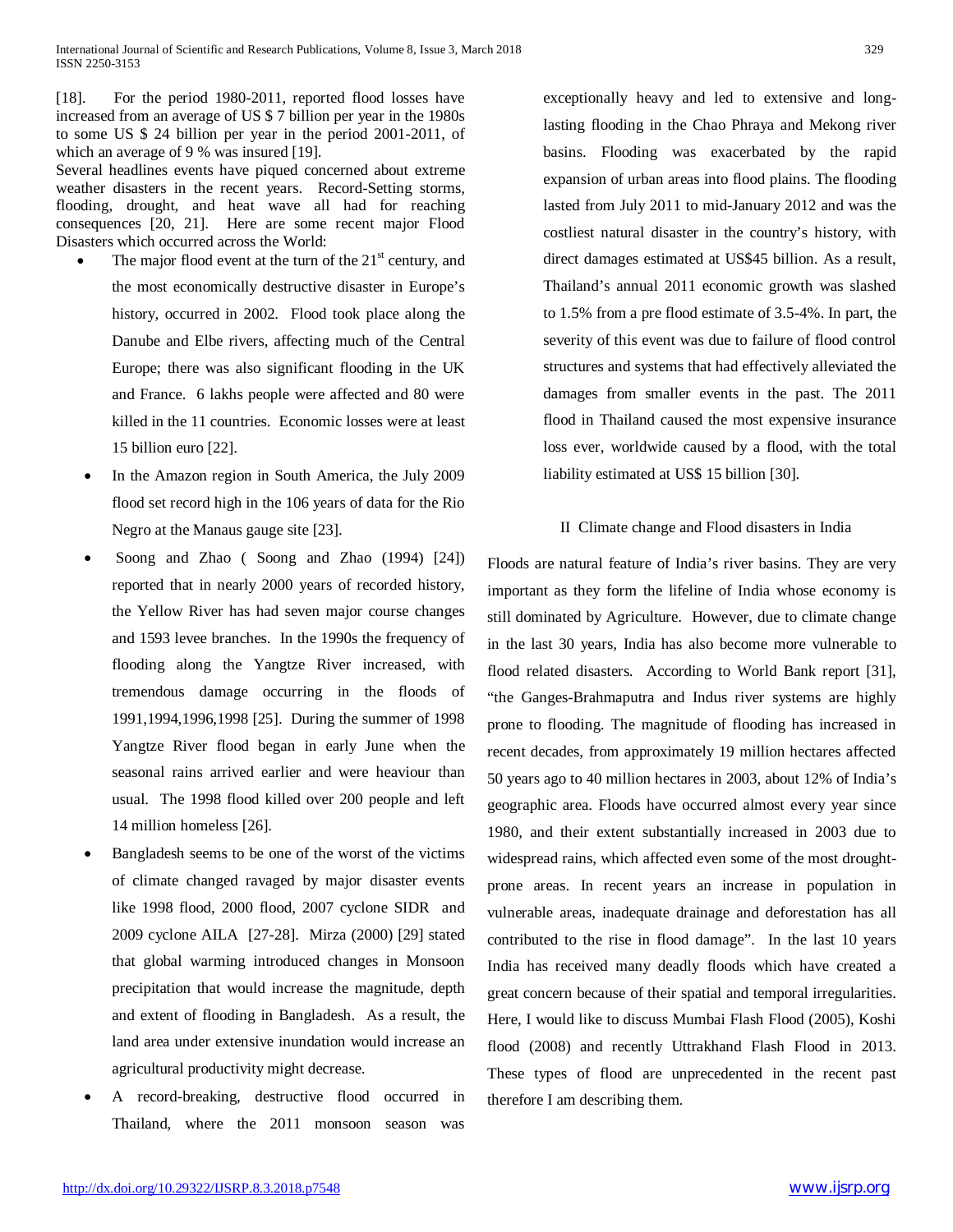- Severe flooding occurs in Mumbai in July, 2005 after 944 mm rainfall in a 24 hour period [32]. This has created huge disruption in the normal life of Mumbai causing huge havoc to the city itself and made it standstill for couple of days. According to Ranger et al [33], Mumbai experienced unprecedented flooding, causing direct economic damages estimated at almost two billion US\$ and 500 fatalities.
- The Kosi River is known as the "Sorrow of Bihar" as the annual floods affect about  $21,000 \text{ km}^2$  (8,100 sq mi) of fertile agricultural lands thereby disturbing the rural economy [34]. According to UNDP, India report (2009) [35], the valuation of houses damaged stands at around Rs.880 crores (US\$ 195 million). Enormous amounts of goods were lost, including food grains and domestic items estimated to be worth Rs.400 crores (nearly US\$ 88 million) and Rs.155 crores (US\$ 34 million) respectively. It further pointed out that 493 people died due to this flood in 40 villages in which they surveyed. Around 3.78 lacs people were affected due to this flood.
- Recently, the Flash Floods triggered by very heavy rainfall and cloudburst in Uttarakhand on 16-17 June 2013, affected 12 out of the 13 districts in Uttarakhand. The 4 districts that were worst affected were Rudraprayag, Chamoli, Uttarkashi and Pithoragarh. The deluge has washed away roads, bridges and other infrastructure. Many people either died or went missing. In Kedarnath alone about 75,000 pilgrims had been stranded due to landslides and Flash Floods [36]. South Asia Network on Dams, Rivers and People has published a report in which the main culprit for such a Flash Flood is various human activities. The report cites NIDM:[37] "Thus, the natural terrain conditions combined with climatic / weather conditions and haphazard human intervention made a conducive

environment for such a hazardous process to take place in this valley."

The above mentioned unprecedented deluges are due to direct/indirect effects of climate change because they are extreme weather conditions which are normally not a part of their climate conditions. Since flooding in India is directly related to the Monsoon which is related to climate related parameters like sea level temperature, pressure, wind direction etc. Therefore the volatile nature of flooding is directly/indirectly related to climate change. In 2003, World Meteorological Organization had warned of an increase in frequency of extreme weather events because of climate change. Further, the article in [38] clearly relates the Flash Flood in Rajasthan in 2006 with the global warming by saying "The deluge in Rajasthan was caused by a low pressure zone over the area, itself a result of extreme heat conditions, experts note. Low Pressure area in deserts that result from the extreme heat is referred to as thermal low in meteorological parlance. Such conditions could be caused by global warming. The thermal low caused southwest monsoons to bring rain over Barmer and Jaisalmer".

I present here the case study of the Flash Flood in Kawas region of the Thar desert in August, 2006. The case study is mainly focused on the various aspects of the Disaster Management Policy and its execution. It is not linked directly to the climate related issues. Many studies have pointed out that the extreme weather conditions are due to direct/indirect climate change. The above mentioned references in the previous paragraph also pointed out the possible role of climate change in the Rajasthan deluge in 2006, in particular in the Kawas region of Barmer district. Therefore, my aim is to present this case study of the Flash Flood on the affected people is not directly linked with the climate change. However, the Flash Flood, like in Kawas, is the result of the climate change in the World and thus making a burden on the Disaster Management policy. This case study should be seen from this perspective. At the end of the day, it is the common people who have to pay the price of climate change due to human intervention to nature. The Kawas region is located in the Barmer district of the Thar desert with the arid climate. The flooding for them is normally an unusual phenomenon. The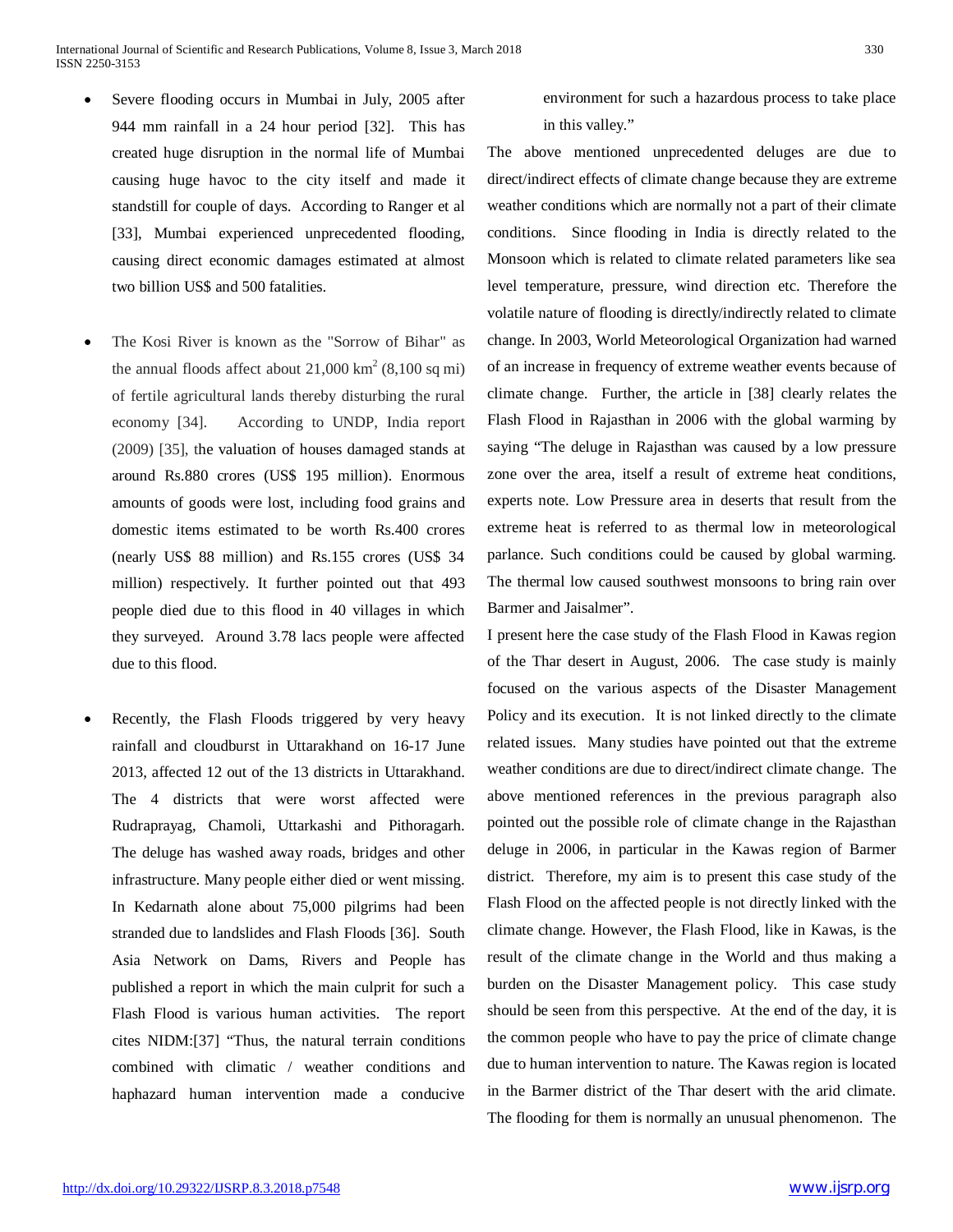devastating Flash Flood in Kawas in 2006 was a nightmare for that area.

# III CASE STUDY ON KAWAS FLASH FLOOD (2006)

Rajasthan is one of the driest states in the country. Though the State is generally deficit in rainfall, it has also experienced floods in many areas during monsoon period. The erratic and temporal occurrence of floods in Rajasthan adds to the difficulty of formulating an effective system to cope up the flood related disasters. The average normal rainfall of India is about 883 mm, whereas the average normal rainfall of Rajasthan is 531 mm. Western Rajasthan receives average rainfall of 279 mm and Eastern Rajasthan receives average rainfall of 631 mm [39].

In 2006, the monsoon has created formidable situation in many parts of Rajasthan. Barmer was deluged with heavy downpour in the last week of August 2006. Thirty-six hours of non-stop rains have converted village Kawas in Barmer district into the biggest mortuary in the Thar Desert. Barmer district had a severe intensity of rain-spell between 19 - 23 August with a total rainfall of 426 mm at Barmer teshil, 392 mm at Ramsar, 383 mm at Gadraroad, 364 mm at Baitu, 311 mm at Sheo and 306 mm at Gida. Floods claimed 85 lives including 50 alone in Barmer district, while media reports claim 300 people have died in the state. Approx 75,000 cattle heads perished besides property and monsoon crop damage amounting to Rs. 13 billion*.* Being a desert state, prone to droughts, the floods were unprecedented and the worst in 200 years (see NIDM data for further details). As shown in the figure 1, the affected area of Kawas is located in the desert region of Rajasthan and, normally, is an arid region. Though the warning was given to people in advance, regarding heavy rainfall and chances of floods, villagers didn't believe the possibility of flood in a desert. The water level went up to 25-27 feet above ground level; villages in a radius of 60 km were under water without road, rail, phone and electricity. There was huge loss of livestock which is the mainstay of the local economy (NIDM) [40].

Normally the western part of Rajasthan is a desert area and always prone to drought. The devastating flood of 2006 in Kawas (Barmer) was not expected as this area receives scanty rainfall during monsoon season. Kawas was the worst hit by the flood. Houses were submerged 15 feet in water for quite long time. Ironically, the region has rich Gypsum deposits which became curse for it [42]. As this area is not vulnerable to such types of sudden floods, the people and administration were probably not had enough expertise and experience to cope up with this menace. This warrants looking into the disaster policies with proper planning to handle such types of disasters.



Figure 1: Geographical location of Kawas area (Barmer) [41].

#### III.(a) Research Methodology

The Flash Flood in the Kawas is an unusual phenomenon because the area is drought prone and located in the desert region. Therefore, the people are, largely, not prepared enough to cope up with such type of Flash Flood. This has created a huge havoc for the region at psychologically, economically and ecologically. Kawas is located in Baytoo Tehsil in Barmer District of Rajasthan State. It is located 49 KM towards East from Barmer [43]. I chose this area for the survey because of the reasons mentioned above. Further, instead of relying on the secondary data, I found it more appropriate to collect primary data through the random survey from the perspectives of Disaster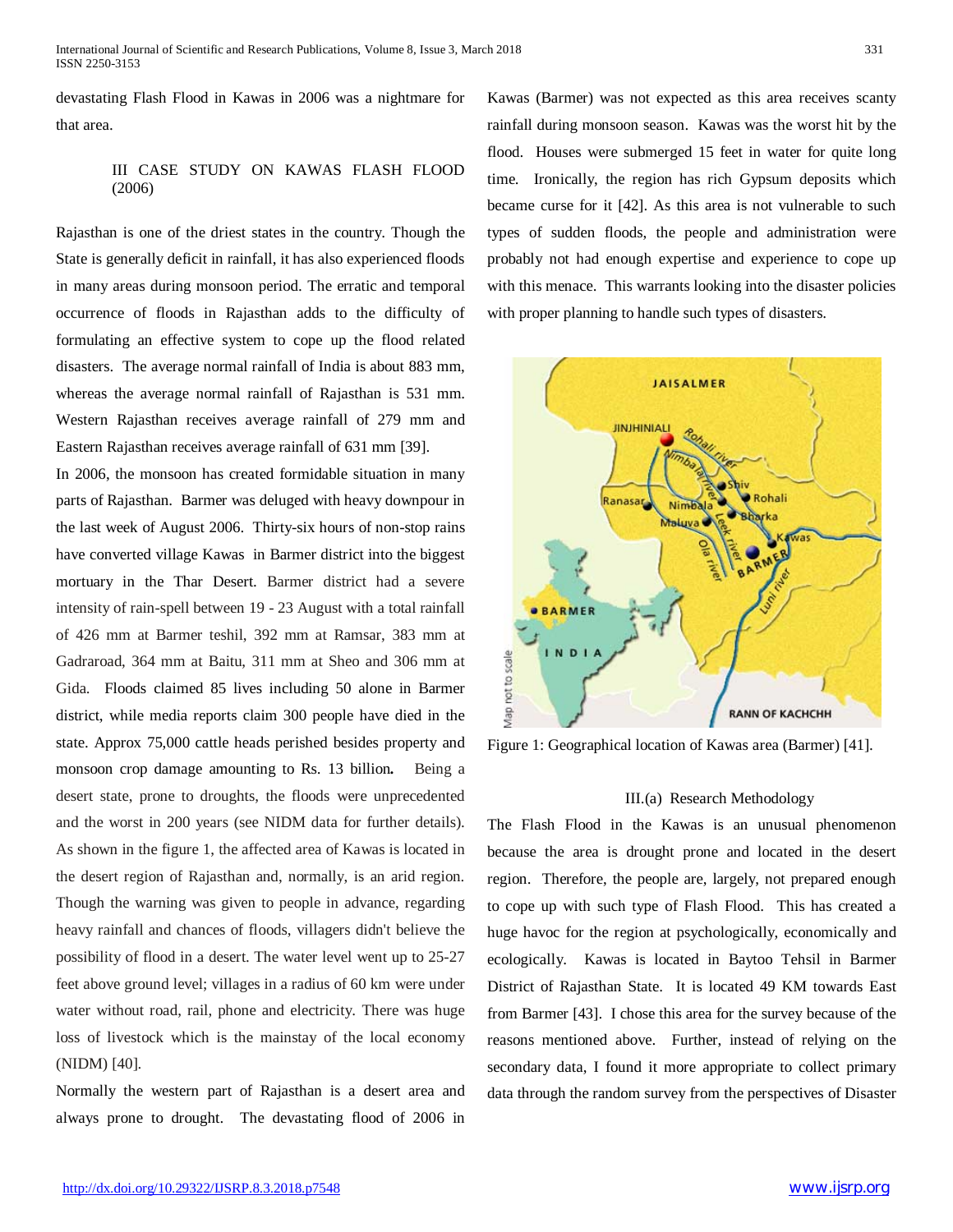Management. I briefly describe the Methodology adopted for the study as per follows:

## **(i) Coverage:**

The reported case study, mainly, relied on the primary data, collected from the interviewees of the Kawas region. The survey was kept random in nature so that everybody could give their feedback and inputs. A total of 250 respondents were drawn as a sample size in the process of survey which belonged to various strata of the society, like persons from the under-privileged section, government employees, NGO workers, local

representatives, shopkeepers, house wives, students etc. The questionnaire was designed in such a manner that it should reflect the actual picture of Disaster Management and also highlights the shortcomings of Disaster Management plan of whatever form, like discrimination in the relief and rehabilitation work, mismanagement in the execution in the Disaster Management, lack of information etc. The primary concern was with vulnerability to short term disaster, in particular impacts to flood.

Table 1: Socio-economic data of the respondents in Kawas region

|    | Questions related to        | Kawas Response                                                                                           |  |
|----|-----------------------------|----------------------------------------------------------------------------------------------------------|--|
| 1. | No. Of Males and Females    | Male: 221, Female: 29                                                                                    |  |
| 2. | Age group of respondents    | 10-20 years: 20 %,<br>20-30 years: 33.3%<br>30-40 years: 20 %,<br>More than 40 years: $26.7%$            |  |
| 3. | Marital status              | Unmarried: 23.3%<br>Married: 73.3%,<br>Widows: 2.67%,<br>Widowers: 0.667 %<br>Divorced-nil               |  |
| 4. | <b>Education background</b> | Illiterate: 13.2%,<br>Barely literate: 19.9%<br>Primary: $26.5\%$ ,<br>Secondary: 33.1%<br>Higher: 7.28% |  |
| 5. | Per Capita monthly Income   | Less than Rs. 1000: 5.43%, 1000-3000: 59.8%<br>3000-5000: 21.7%, More than 5000: 13%                     |  |
| 6. | <b>Status of Family</b>     | Nucleus: 33.3%, Joint: 66.7%                                                                             |  |
| 7. | Head of Family              | Male Head: 90%, Female Head: 10%                                                                         |  |

#### **(ii) Research Questions**

The philosophy of the questions was based on the execution of the Disaster Management Policy within the perspective of its main pillars, viz-a-viz Mitigation, Preparedness, Response and Recovery. It was also based on the economical, social, psychological, ecological implication of Disaster on the local area. The socio-economic status of the affected area was covered in the Questionnaire. Personal feedback and suggestions etc. are taken care as a separate section in the Questionnaire.

#### **(iii) Data Analysis**

I present the data from the survey in the tabular from. The questionnaire was divided into two parts, viz-a-viz, socio economic data of the respondent and Disaster related data. The socio-economic data have been presented in the Table 1. The Disaster related data have been presented in Tables 2-4. The responses have been projected on percentage basis. The questionnaire also gave the respondents to give their suggestions for the improvement of mitigative measures for any future Flash Flood in the region. Many people gave their suggestions. I compile their best suggestions and present it them in the next Section.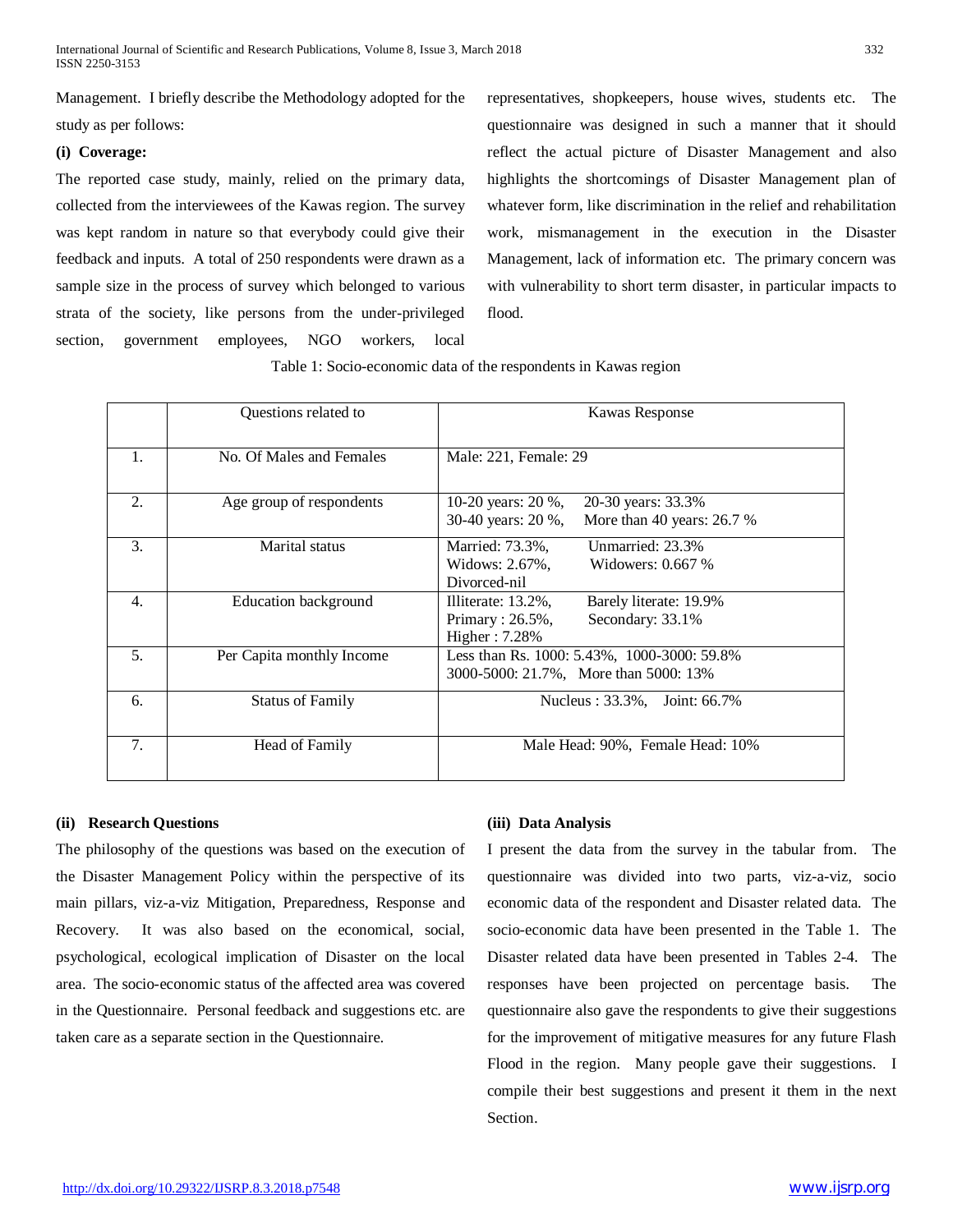III.(b) Results and Discussion In the Table 1, I present the Socio-economic data of the Kawas region. The table is self explanatory so I refrain from its

due to poor facility in dissemination of flood warning, transportation for the evacuation of the affected people, and the electricity and communication system.

| Q.No. | Question                                                                                                                                                                  | Response                                                                                                                                                                          |  |
|-------|---------------------------------------------------------------------------------------------------------------------------------------------------------------------------|-----------------------------------------------------------------------------------------------------------------------------------------------------------------------------------|--|
| 1.    | What types of frequent disasters did you face recently?                                                                                                                   | Drought: 98.6%, Earth quake: 46.6%<br>Flood: 73.33%, Others: 11.33%                                                                                                               |  |
| 2.    | Which of the following losses did you meet during the flood?                                                                                                              | Food grain: 75.33%, Animal: 74.66%<br>Human loss: 29.33%, Others: 38%                                                                                                             |  |
| 3.    | How long did it take to reach flood situation?                                                                                                                            | 3 hours: 2.01%, less than 3 hours: 9.41%<br>Between 3 and 5 hours: 1.34%<br>More than 5 hours: 87.2%                                                                              |  |
| 4.    | (i) Did government warn you about the possibility of flood?<br>$Q4(ii)$ If yes to $Q4(i)$ then by which mode they have warned<br>you?                                     | Yes: 8.2%, No: 91.8%<br>Using : Siren: 25%, Using radio: 25%<br>Through Panchayat: 37.5%<br>Others: 12.5%                                                                         |  |
| 5.    | Did you find yourself a way to recede the area after finding<br>more than average rain?<br>$Q5(ii)$ If yes to $Q5(i)$ then which of the following modes you<br>have used: | Yes: 89.8%, No: 10.2%<br>Migrated on feet: 89.7%<br>Migrated using personal vehicles: 5.88%<br>Migrated using Govt. vehicles: 3.68%<br>Migrated using Community vehicles:<br>0.7% |  |
| 6.    | What was the operational condition of communication and<br>electricity during flood?                                                                                      | Uninterrupted:0.66%, Good: 3.33%<br>Insufficient: 87.3%,<br>Don't know: 8.67%                                                                                                     |  |

discussion. Apart from the Socio-economic data, I have asked 19 questions related to the Disaster Management cycle, viz. Preparedness, Response, Recovery and Mitigation, in the questionnaire. I compiled the data of the survey and present them in Table 2, 3 and 4.

From Table 2, I summarize my findings as:

- 1. Since they were not prepared for the Flash Flood due to arid climate of the region. They were not able to effectively fight against the Flash Flood resulting huge loss in the livelihood stocks (see the Table-2).
- 2. Similarly, the administration was also seemed to be not prepared enough to manage this disaster. It took more than 5 hours to build up the flooding in the region, the administration would have managed the disaster effectively, had it equipped enough to fight the Flash Flood. Relief and rescue works were badly managed

The Table 3 is related to the Relief, Rehabilitation and Gender related issues. The findings can be summarized as follows:

- 1. The immediate reliefs were not equally distributed to the affected people. Only 11.1% people got all the assistance like food, cloths, medical attention and temporary houses (see Question No. 7 of Table 3). Normally we expect all the necessary aids should be extended by the administration immediately after the flood. Naturally this was not the case for Kawas region.
- 2. There was also a Lacuna in the long term development of the affected area. The survey clearly showed that it took more than 6 months to remove the water from the area. The then administration did not take interest to pump out the water. The stagnated water was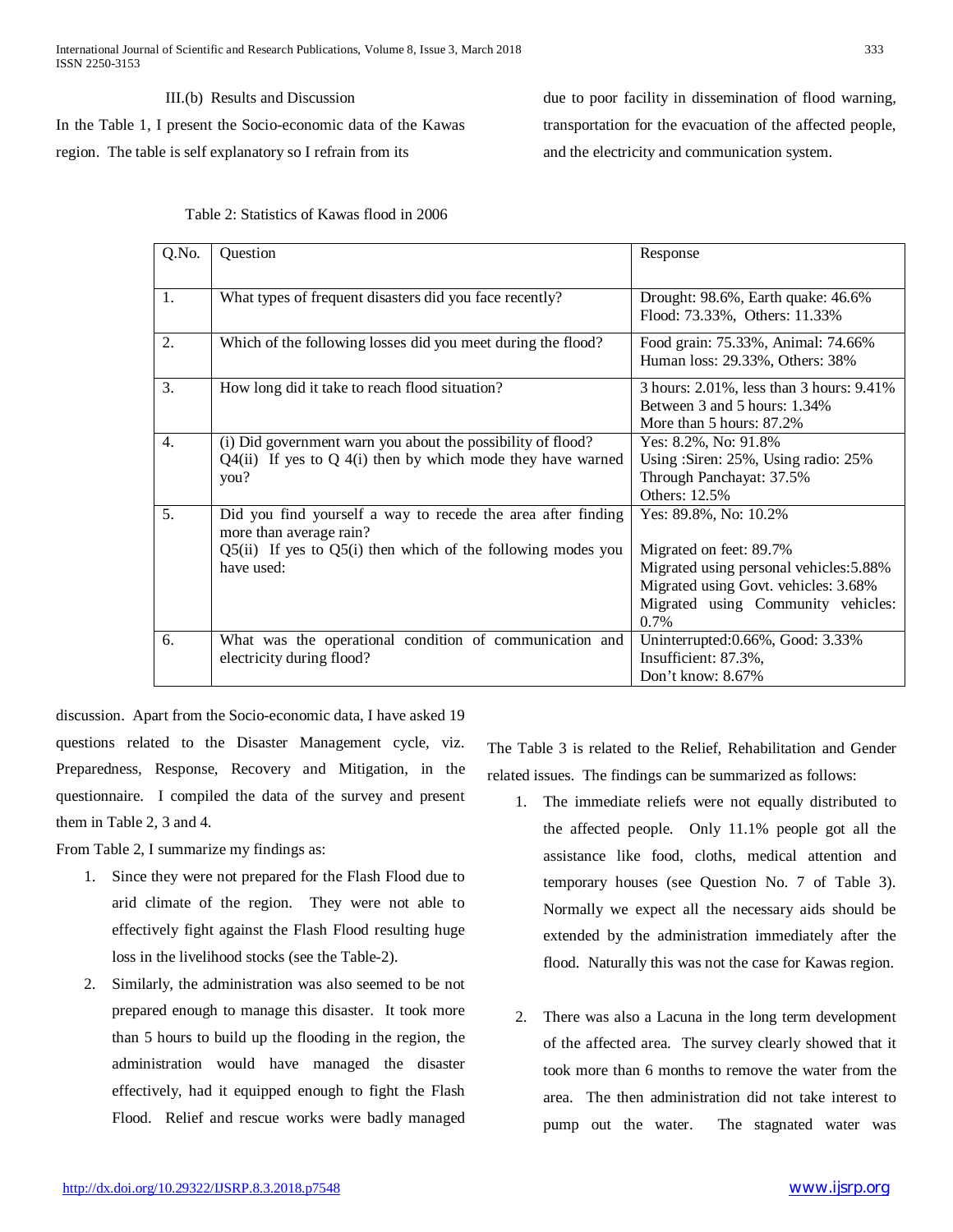vulnerable to their houses, farms, water born diseases and other essential services.

3. They were assisted, mainly, by the Army and NGOs. They also got help from their respective community based organization. The NSS/NCC like youth organizations should be brought into the Disaster

services. They also found very little assistance from the government in terms of house, finance. The administration has not taken interest to set up the Women's group for their economic upliftment and empowerment.

| r avit <i>J</i> . | Dialistics of Kawas Hood                                                |                                     |
|-------------------|-------------------------------------------------------------------------|-------------------------------------|
| Q.No.             | Question                                                                | Response                            |
| 7.                | During the disaster what types of government aids were available?       | Food and cloths: 62%,               |
|                   |                                                                         | Medical: 37%,                       |
|                   |                                                                         | Temporary houses: 53%               |
|                   |                                                                         | All of above: 19%                   |
| 8.                | How long did it take to remove the water from Kawas?                    | 6 months: 0.68%, 1 year: 7.48%      |
|                   |                                                                         | More than 1 year: 16.3%             |
|                   |                                                                         | More than 2 years: 75.5%            |
| $\overline{9}$ .  | Apart from government assistance, which of the following                | NGOs: 50.66%, Community based       |
|                   | organizations assisted you?                                             | organization:53%, NCC/NSS: nil      |
|                   |                                                                         | Army: 68%                           |
| 10.               | (i) Did you find any problem in the assistance during the disaster      | Yes: 76.5%, No.: 23.5%              |
|                   | due to woman?                                                           |                                     |
|                   | Q10(ii)If Yes to Q10(i) then what types of problems have you            | Food: 20.8%, Logistic: 25%,         |
|                   | faced?                                                                  | Medical: 54.2%, Others: 0%          |
| 11.               | (i) Did you receive any type of governmental aid?                       | Yes: 31.3%, No: 68.8%               |
|                   | (ii) If yes to Q11(i) then what types of aids did you receive from      | Financial: 75%, Education: 0%       |
|                   | the government?                                                         | Setting up Women Group: 0%          |
|                   |                                                                         | <b>House: 25%</b>                   |
| 12.               | (i) Whether any rehabilitation policy implemented in the village?       | Yes: 80%, No: 20%                   |
|                   | (ii) If yes to $Q12(i)$ then what types of rehabilitation policies were |                                     |
|                   | implemented during post disaster period?                                | Housing: 72.1%                      |
|                   |                                                                         | Disaster Mitigation Training: 6.13% |
|                   |                                                                         | Water drainage system: 13.6%        |
|                   |                                                                         | Financial plans: 8.16%              |
|                   |                                                                         |                                     |

Table 3: Statistics of Kawas flood

Management aspect as there was no contribution reported in the survey.

- 4. The gender related issues were raised in the survey. Most of women found difficulty to get the assistance due to their gender (76.5%), especially in medical
- 5. Most respondents got the benefit of the rehabilitation policy related to housing. However, they were not properly aided financially as well as other aspects shown in the data related to the question 12 (see Table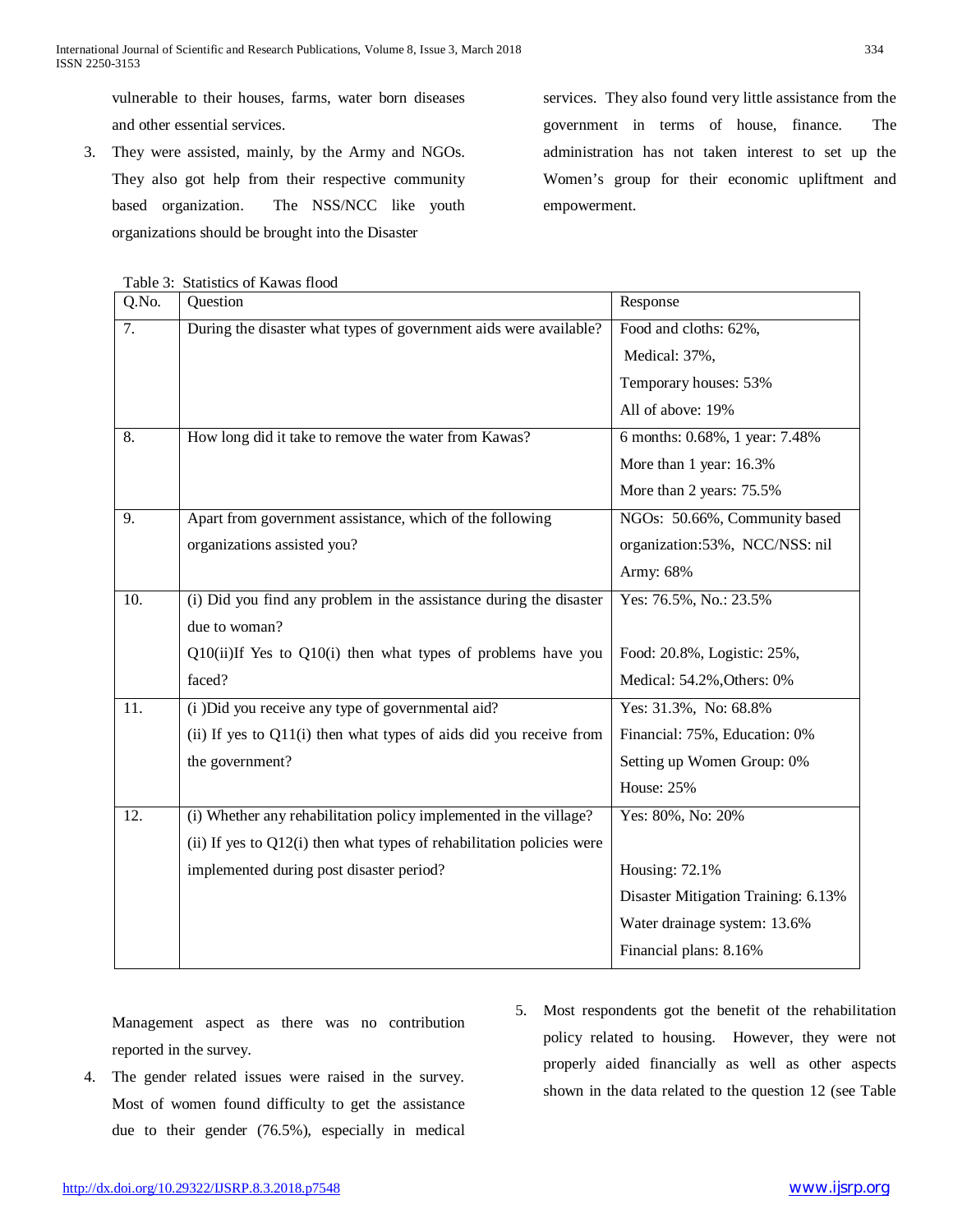3). The quality of housing was also questioned by many people.

Table 4 is related to post disaster works and mitigative measures. It is also related to their readiness to face such types of Disasters in near future (question no. 19). The summery of the findings are as follows:

- 1. Most people got assistance mainly from NGOs, local organizations, like Nehru Yuva Mandal, Mali Samaj, Jodhpur or neighboring villages and educational organizations (see question no. 13 in the Table 4).
- 2. Most people appreciated the Medical Camps organized by the administration after the flood.
- 3. The coordination between the Govt. and NGOs are essentially good for better management in the rehabilitation process. However, my findings clearly show that people found no coordination between Govt. agencies and NGOs (67.9%, see question no. 15 in the Table 4).
- 4. They have shown their resentments about the present drainage system. Around 83% people told me that they do not have any drainage system to channelize the excessive water in case they get similar Flash Flood in near future. This is really a serious concern for them as they had been stranded earlier in the Flash Flood.
- 5. People are not satisfied with the Government aids they received. Around 94.7 % people have complained about the lack of basic needs in the allotted houses. They had also general feeling about various lacunae in financial aids, corruption and lack of transparency as well as lack of people's participation at local level (see question no. 17 in the Table 4).
- 6. People have now better awareness about the various Disasters and have more skill to cope up the natural disasters because many people have responded positively that the Government has been organizing various training camps to enhance the capabilities of the local people to face the disaster (question no. 18 in the Table 4).

7. Despite of the training, 86% people are not prepared enough to face such type of disaster in near future. I find this a very worrisome situation, especially after facing the 2006 Flash Flood.

# III.(c) FEEDBACK AND SUGGESTIONS FROM RESPONDENTS

I have left question number 20 of the schedule to collect their feedback and suggestions regarding present system for the prevention of 2006 flood like situation. I have got enormous response from the people. I compiled their suggestions.

Their main suggestions and feedback are summarized as follows:

(i) The stagnated water, which caused the flood in 2006, originated from Jaisalmer should be channelized properly possibly using Canal.

(ii) The most vulnerable village prone to the stagnated water has to be identified and the stagnated water from the village has to be channelized to Sindhi-Luni river.

(iii) The affected villages have to be equipped with the Disaster Management Centres.

(iv) There has to be physical verification of disaster aids.

(v) Rehabilitation policy 2005 should be implemented.

(vi) The ex-gratia to the next of kin to the deceased person should be uniform in India.

(vii) The allotted houses are small and designed not as per family requirement.

(viii) Make the affected agriculture land fertile again.

(ix) Boats should be kept at Panchayat level.

(x) The District level committee charged for disaster specific matters should include persons from village level with women participation.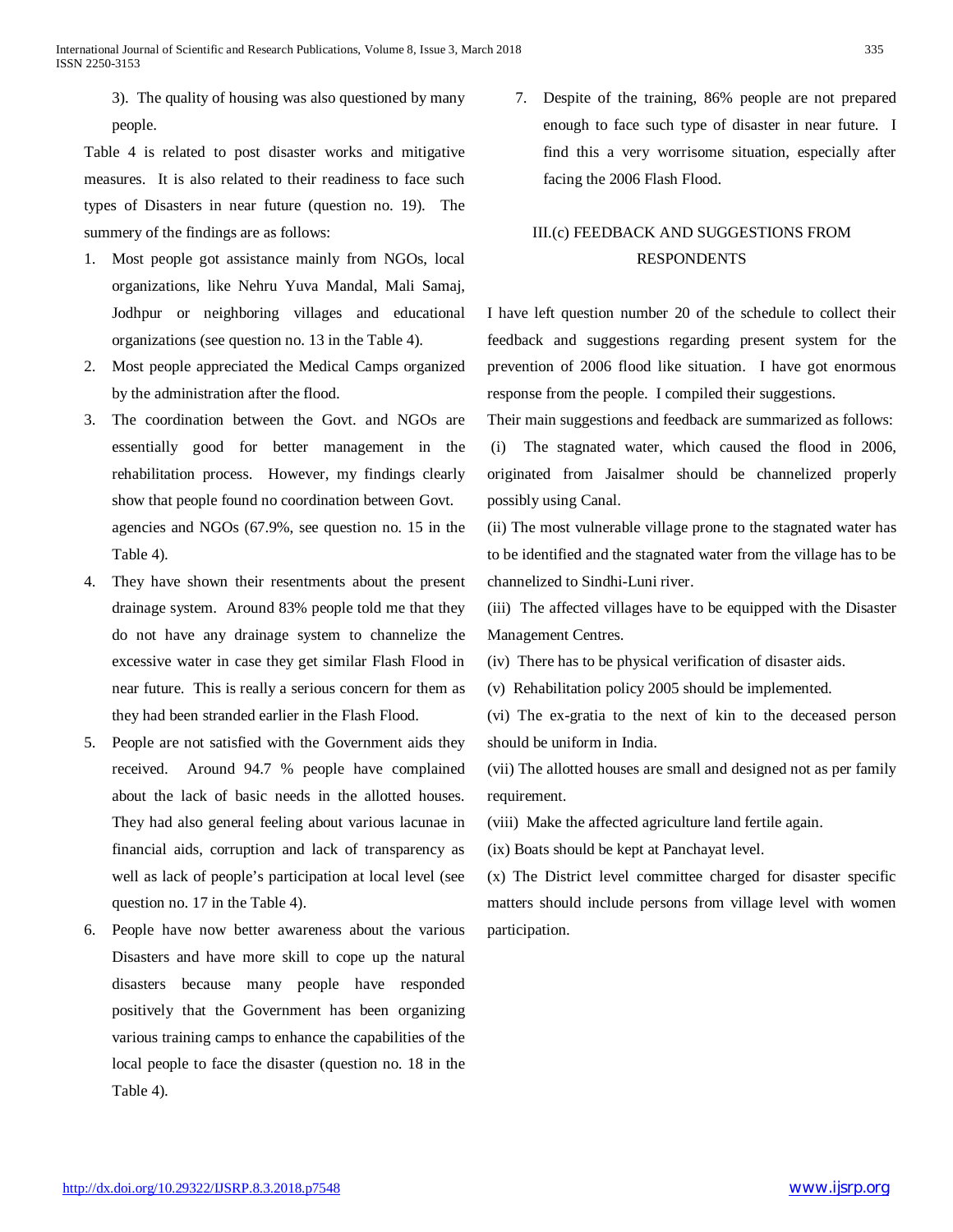| Table 4: Statistics of Kawas Disaster |  |  |  |
|---------------------------------------|--|--|--|
|---------------------------------------|--|--|--|

| Q.No. | Question                                                     | Response                                |
|-------|--------------------------------------------------------------|-----------------------------------------|
| 13.   | Apart from government administration, which of the           | <b>NGOs: 78%</b>                        |
|       | following organizations have helped in the rehabilitation of | Local Organization: 42.66%              |
|       | affected people?                                             | Neighbouring Villages: 20.66%           |
|       |                                                              | <b>Educational Institutes: 6%</b>       |
| 14.   | (i) Were there any medical camps organized by the civil      | Yes: 80.1%, No.: 19.9%                  |
|       | administration regularly?                                    |                                         |
|       | (ii) If Yes to Q14(i) then what was the frequency of the     | 1 month: 21.6%, 3 months: 48.6%         |
|       | camp?                                                        | $6$ months: $18%$                       |
|       |                                                              | More than 6 months: 11.7%               |
| 15.   | Whether there was any proper coordination between civil      | Yes: 2.86%, No: 67.9%                   |
|       | administration and NGOs during relief works?                 | Do not know: 29.3%                      |
| 16.   | Give your opinion about present water drainage System?       | Proper arrangement: 3.33%               |
|       |                                                              | Improper arrangement: 10.7%             |
|       |                                                              | Under construction: 3.33%               |
|       |                                                              | No arrangement: 82.7%                   |
| 17.   | What types of loopholes did you find in the aid you          | Lack of basic needs in the allotted     |
|       | received?                                                    | houses: 94.66%                          |
|       |                                                              | Delay in financial aids: 70.66%         |
|       |                                                              | Lack of people's participation at local |
|       |                                                              | level: $72%$                            |
|       |                                                              | Corruption and lack of transparency:    |
|       |                                                              | 77.33%                                  |
| 18.   | Does Government organize following practices to cope up      | Warning before Disaster: 88%            |
|       | with natural disasters?                                      | Training to survive during Disaster:    |
|       |                                                              | 90%                                     |
|       |                                                              | Information about Government role:      |
|       |                                                              | 66%                                     |
|       |                                                              | All of the above: 51.33%                |
| 19.   | Are you prepared enough to face this type of disaster (i.e., | Yes: 14%, No: 86%                       |
|       | 2006 flood)?                                                 |                                         |
|       |                                                              |                                         |

# III.(d) FINDINGS AND FUTURE PROSPECTS OF THE CASE STUDY

As per present findings, the Kawas flood situation was very illmanaged by the government and the management work was not as per desired in the Disaster Management plan.

Suggestions can be summarized as per following points:

- Education of the community palys an important role in its empowerment, its goal is to change people's apathy concerning disasters. "Hazards education attempts to increase protactive actions by people, groups and institutions by presenting information about hazard and risk" (McEntire and Myers (2004) [44]).
- Disaster Management process must incorpotrate people's participation at the local decision making level. Participation of community has been successfully tested

in several programmes around the World. ((Pearse (2003) [45], Osti (2004) [46]).

- Communication and team work are the key elements of successful Diaster and Emergency Management (Trim (2004) [47]). It is advisable that the committees should have well defined communication channels within the village and with county (state) authorities. It is important that the person in charge of communications to be equipped with adequate radio or telephone devices in order to keep with the county (state) authority (Newport and Jawahar (2003) [48]).
- A contingency plan for emergency has to be prepared involving all groups.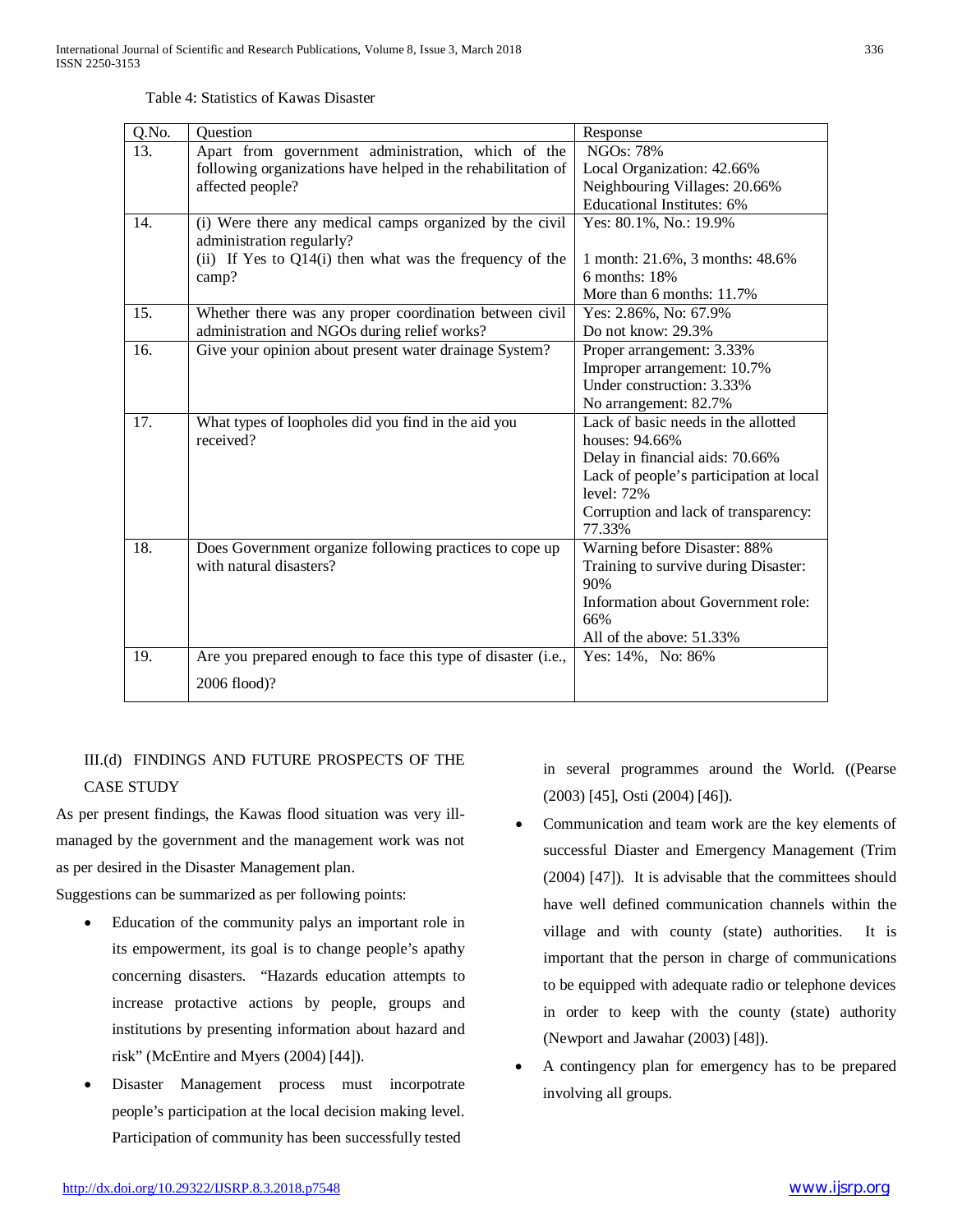- The immediate government aid is necessary for rescue and relief operation. The Kawas study has shown that the people were not given immediate aids of Food, Cloths and Temporary logistic arrangements by the government administration. They also compalined huge delay in the given aids. Again this finding reflects the apathy and casualness of the then Barmer District administration to the disaster.
- For effective implementation of any disaster management plan it is required to have proper coordination between civil administration and NGOs in the relief and rescue works. The case study of Kawas found that almost all people found no proper coordination between them. The outcome here is alarming and serious. There has to be coherent coordination between these two agencies and has synergy between their operations during the disaster.

#### IV CONCLUSION

In this paper, I presented a brief study related to the climate change and its effects on disasters, especially on flood related disasters. Various reports on climate change has clearly shown that during last 30 years, there has been growing tendency in the global warming resulting more disasters and their adverse effects on economy, ecosystem, development, environment and other related issues. This paper also highlights few flood disasters in the World as well as in India. The Indian subcontinent is more vulnerable to climate changes because of its unique Monsoon pattern coupled with highly densed population with pathetic economic conditions of majority of its population. The Uttrakhand Flash Flood in Kedarnath region is the recent testimony of adverse effects of climate change. I also presented a detailed case study of Kawas (Barmer) Flash Flood in 2006, which was one of the unprecedented floods in India in the  $21<sup>st</sup>$  century. The case study surfaced many issues related to the Disaster Management policy and its execution. I threw light on these issues and also suggested some points for the improvement of better management of Disaster Management. The recent erratic extreme weathers in many parts of World make this issue at global level. The awareness of the climate change and its effects on flooding should be brought to the grass root level with holistic approach, both at local and global level, so that people can be aware of controlling the activities which finally lead to the climate change.

#### **REFERENCES**

[1] Abatzoglou, J., DiMento, J.F.C., Doughman, P. & Nespor, S. (2007). A primer on global climate change and its likely impacts. In: J.F.C. DiMento and P. Doughman, (Ed.), *Climate change: what it means for us, our children, and our grandchildren* (pp. 11-44). Cambridge, MA: The MIT Press.

[2] A comprehensive assessment of the fresh water resources of the world. Document of WMO. Retrieved from [http://www.sei](http://www.sei-)international.org/mediamanager/documents/Publications/Watersanitation/urban\_water\_towards\_health\_sustainability.pdf.

[3] Working Groups II Impacts, Adaption and Vulnerability. IPCC 2007. Retrieved from <http://www.ipcc-wg2.gov/AR4/website/fi.pdf.>

[4] Herring, D. (2012, March 5). Global Temperature Projections. *Climate Watch Magazine* NOAA Climate Portal.Retrieved from [http://www.climate.gov/news](http://www.climate.gov/news-)features/understanding-climate/climate-change-global-temperature-projections.

[5] Mishra , A. K., Singh, V.P. & Jain, S.K. (2010). Impact of global warming and climate change on social development. *Journal of Comparative Social Welfare, 26*(2/3), 239-260.

[6]American Meteorological Society Glossary. (n.d.). Retrieved from <http://amsglossary.allenpress.com/glossary.>

[7] Katyal, A.K. (2009). Climate Change: Social, Economic, and Environmental Sustainability. *Environmental Forensics, 10*(3), 177-182.

[8] Bates, B.C., Kundzewicz Z.W., Wu S. & Palutikof J.P. (2008). Climate change and water. Technical paper of the Intergovernmental Panel on Climate Change. Geneva: IPCC Secretariat.

[9] Roy, L., Leconte, R., Brissette, F.P., & Marche, C. (2001). The impact of climate change on seasonal floods of a southern Quebec River Basin. *Hydrological Processes, 15* (16), 3167– 3179.

[10] Prudhomme, C., Jakob, D. & Svensson, C. (2003). Uncertainty and climate change impact on the flood regime of small UK catchments. *Journal of Hydrology, 277,* 1 – 23.

[11] Lemmen, D.S. & Warren, F.J. (2004). Climate change impacts and adaptation: a Canadian perspective. Natural Resources Canada, Ottawa, Ontario. [12] Cunderlik, J. & Simonovic, S.P. (2007). Inverse flood riskmodelling under changing climatic conditions. *Hydrological Processes, 21,* 563– 577*.*

[13] Kharin, V.V., Zwiers, F.W., Zhang, X. & Hergerl, G.C. (2007). Changes in temperature and precipitation extremes in the IPCC ensemble of global coupled model simulations. *Journal of Climate, 20,* 1419– 1444.

[14] Brakenridge,G.R., Syvitski,J.P.M., Overeem,I., Stewart-Moore, J.A., Kettner, A.J. & Westerhoff, R. (2012). Global mapping of storm surges,2002 present and the assessment of coastal vulnerability. *Natural Hazards*, *66*, 1295- 1312.

[15] McCarthy, J. J., Canziana, O.F., Leary, N. A., Dokken, D. J. & White, K.S.. (2001). Climate Change 2001: Impacts, Adaptation, and Vulnerability. Contribution of Working Group II to the Third Assessment Report of the Intergovernmental Panel on Climate Change (IPCC). Cambridge, UK: Cambridge University Press..

[16] Berz, G. (2000). Flood Disasters: Lessons from the Past: Worries for the Future. In F. Toensmann, M. Koch (Eds.), *International Symposium on River Flood Defence, in Reports on Hydraulic Engineering* (pp F-1-F-9). Kassel, Germany: Herkules Verlag.

[17] Revealing risk, redefining development (2011). Geneva: UNISDR. Retrieved from  $\sim$ 

[http://www.preventionweb.net/files/globalplatform/5198f8ce8fe5bExecutive\\_Su](http://www.preventionweb.net/files/globalplatform/5198f8ce8fe5bExecutive_Su) mmary\_Revealing\_Risk,\_Redefining\_Development.\_Global\_Assessment\_Report \_on\_Disaster\_Risk\_Reduction\_2011.pdf